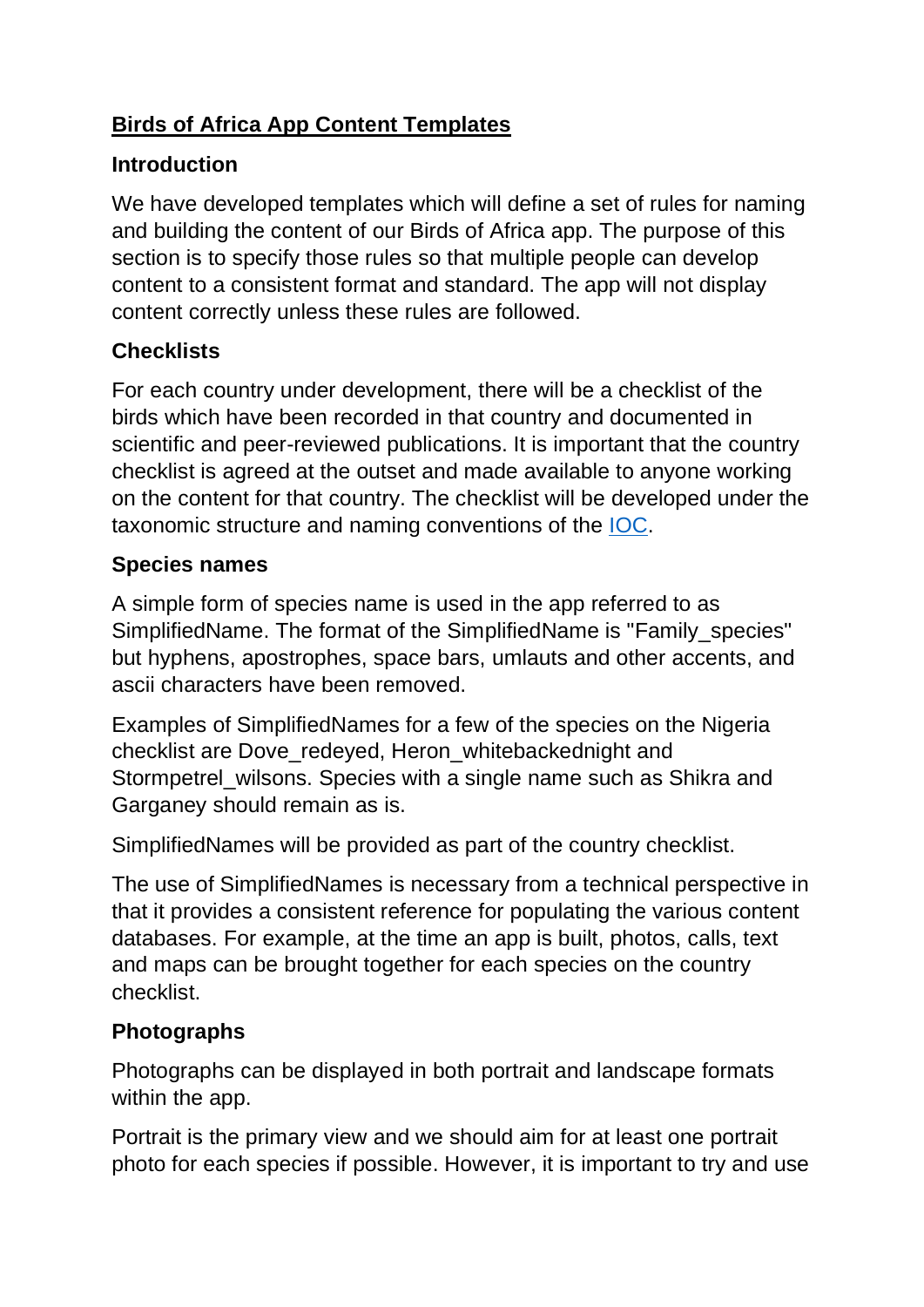the format which shows the bird to its best advantage, e.g., birds standing on a branch are possibly best in portrait format and birds in flight in landscape, but it is a matter of judgement.

If the photos are available, we should try and provide views of males, females, and juveniles and in breeding and non-breeding plumage where relevant, and front and back views where possible.

Portrait photos will be required for the app at 1220 x 1800 pixels and landscape at 2048 x 1120 pixels. Numerous tests have shown these to be the best dimensions to fit the available space on smartphones. All photos should be processed as high-resolution jpg files at a size of about 1mb. Birds should not fill more than 60%-70% of the photo, which will leave a border around the bird to ensure that it will fit the variety of screen shapes and sizes in the market today. In addition, space is required to allow information such as the photographer's name to be added as can be seen in this [screenshot.](https://www.africanbirdclub.org/sites/default/files/ABC_App_Test_Mauritius_v2.jpg)

The following are examples of photos - [Mauritius Bulbul,](https://www.africanbirdclub.org/sites/default/files/Bulbul_mauritius.10.jpg) [Mauritius](https://www.africanbirdclub.org/sites/default/files/Cuckooshrike_mauritius.40.jpg)  [Cuckooshrike,](https://www.africanbirdclub.org/sites/default/files/Cuckooshrike_mauritius.40.jpg) [Western Cattle Egret](https://www.africanbirdclub.org/sites/default/files/Egret_westerncattle.15_ibis.jpg) and [Common Greenshank.](https://www.africanbirdclub.org/sites/default/files/Greenshank_common.46.jpg)

#### **Calls**

Calls for each species can be loaded into the app if available. A song or call of up to 30 seconds' duration and file size of 150kb maximum in mp3 format is required. Most recordings are much longer and larger than this and editing is required to reduce the length, remove noise and extraneous sounds, and set suitable sound levels. This work is being done paying regard to the Code of Practice for Birders endorsed by ABC. To avoid disturbance to birds, we suggest that the volumes are set accordingly and in the case of threatened species with few known locations, to low levels.

A free software download, [Audacity,](http://www.audacityteam.org/download/) is recommended for call processing and this has been used successfully to develop the calls in the required form for the app so far.

#### **Text**

The text for each species uses a standard format with the following headings - English name, Scientific name, French name, Size (from tip of bill to tip of tail), FIELD GUIDE (Similar Species), IDENTIFICATION DETAILS (MALE, FEMALE, IMMATURE, Subspecies including range and description, Voice and General habits), Status and Distribution and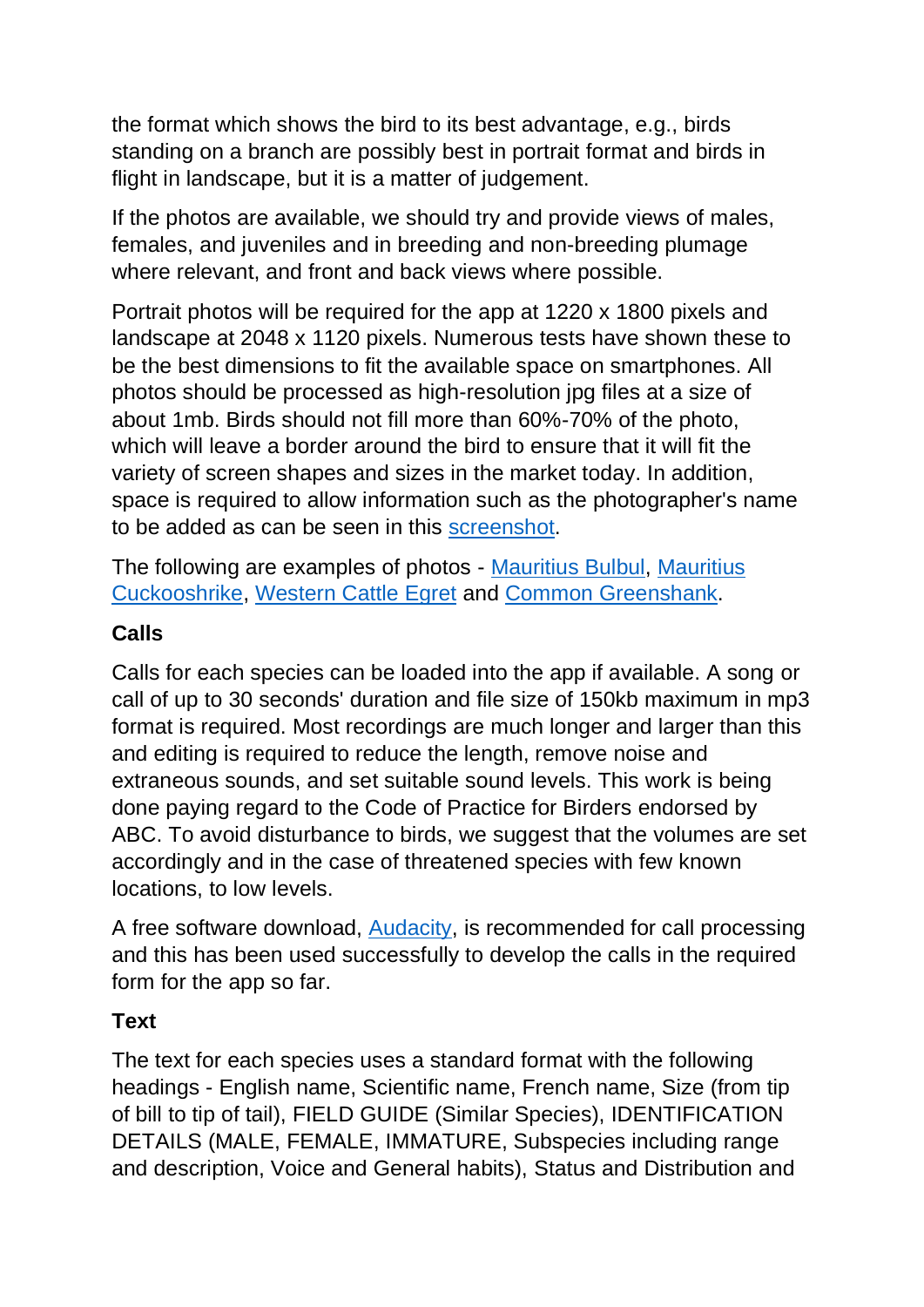Reference. It is written using a plain text editor such as Notepad. The template and examples are shown below.

It is essential that the template is followed verbatim as it is used as input to a converter programme which translates the plain text to html format for use in the app. ABC has a licence to use text from the 8-volume *Birds of Africa* series. This is the only publication which can be used as a reference to develop the field guide text and *Birds of Africa* can only be used for this purpose. The text for each species should occupy about two smartphone screens and thus will need limited scrolling by the user.

You can download the **[TEXT TEMPLATE](https://www.africanbirdclub.org/sites/default/files/Template_Final_v6.txt)** and some examples - Little [Bittern,](https://www.africanbirdclub.org/sites/default/files/Bittern_little.txt) [Common Crane,](https://www.africanbirdclub.org/sites/default/files/Crane_common.txt) [Bush Petronia](https://www.africanbirdclub.org/sites/default/files/Petronia_bush.txt) and [Thick-billed Weaver.](https://www.africanbirdclub.org/sites/default/files/Weaver_thickbilled.txt)

#### **Maps**

The provision of maps is being carried out by a specialist.

#### **File names**

File naming will adhere to the following standards - Photographs: SimplifiedName.index\_subspecies, Calls: SimplifiedName.index, Text: SimplifiedName.

Index is a sequence number which specifies where the photo or call comes in relation to other photos and calls. Typically, the numbering system will be 10, 20, 30, etc., which leaves gaps for future additions as required.

Subspecies is the subspecies of the bird in the photo if known.

Further information is required to describe photos and calls. For photos, the photographer's name, the location where the photograph was taken and a description of the image, e.g., adult female, are required. For calls, the recorder's name, the owner (note that extra details are required if the call has been taken from xeno-canto), the location where the recording was made, and a description of the recording, e.g., adult calling at nest, are required.

### **Tips and hints**

Please ensure that you have written e-mail permission from the owner of the copyright of the image or the call before you use it for the app. Set up files on your computer for each species to store and archive original and final material as well as work in progress files. Note that each species will be developed once and then used for other countries or